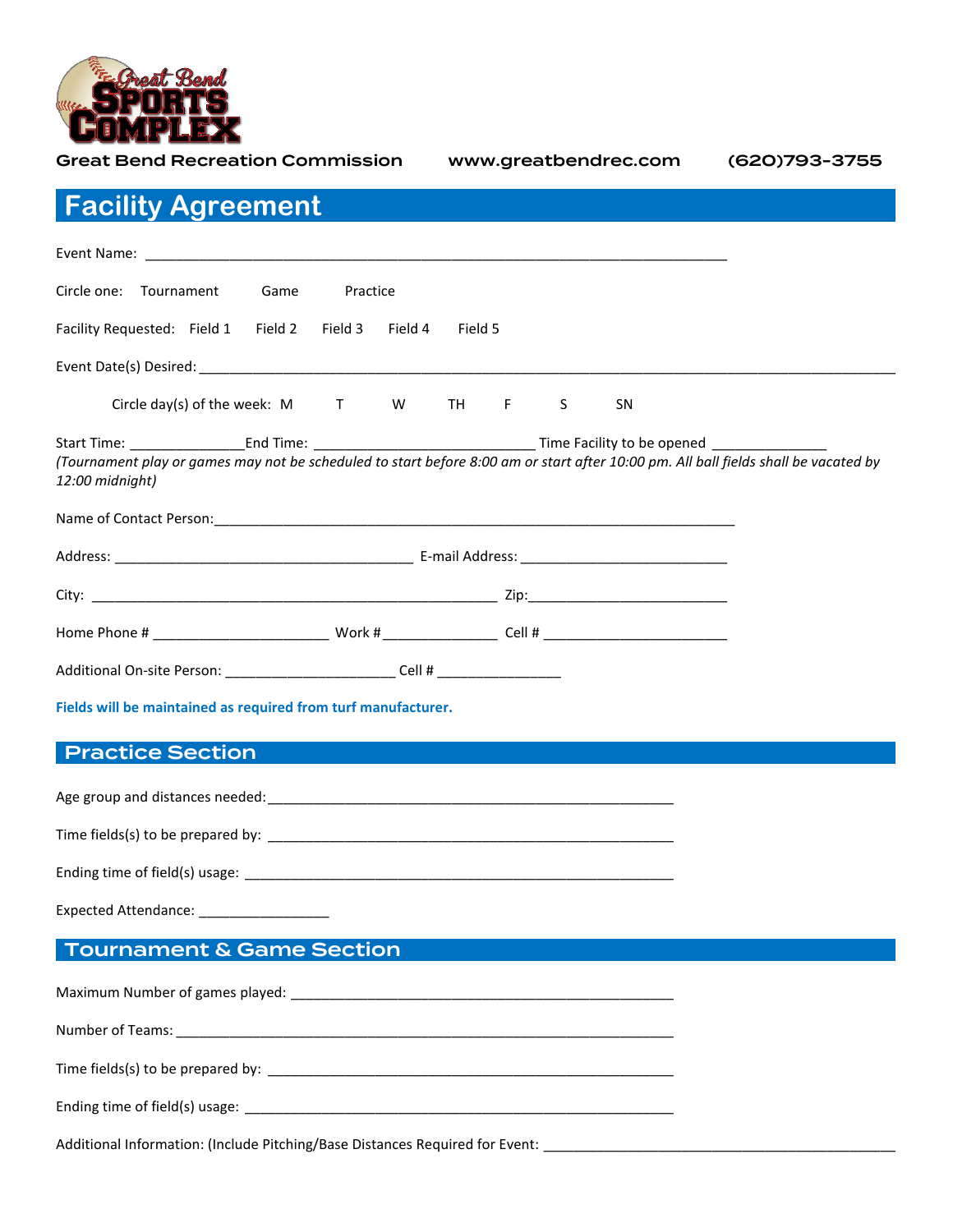# Tournament & Game Section (cont.)

| $\Box$ Field Lighting             | $\Box$ Scoreboards $\Box$ Press Box<br>$\Box$ Meeting Room        | $\Box$ Officials Room |
|-----------------------------------|-------------------------------------------------------------------|-----------------------|
|                                   |                                                                   |                       |
| $\Box$ Field Setup                | $\Box$ Sound System                                               |                       |
|                                   | $\Box$ Displaying of Team Banners $\Box$ Vendor merchandise sales |                       |
| Sales Vendor Contact Information: |                                                                   |                       |

### GB Sports Complex Fees

All payments made in full to be paid 48 hours in advance of the tournament/game/practice reserved at GBRC office 1214 Stone St.

#### Tournaments/Games

| <b>Field rental fee</b> Mon - Thurs (Includes rental fee & field setup) | \$30.00 per field                  |  |  |
|-------------------------------------------------------------------------|------------------------------------|--|--|
| Field rental fee Fri - Sun (Includes rental fee & field setup)          | \$50.00 per field                  |  |  |
| Additional Field Set Up (mound/base distances)                          | \$15.00 per field                  |  |  |
| Light Fee:                                                              | \$20.00 per game                   |  |  |
| <b>Complex Facility Supervisor</b>                                      | $$15.00$ per hour                  |  |  |
| <b>Reservation Deposit Non-Refundable</b>                               | \$200.00 per event for Tournaments |  |  |
|                                                                         | \$100.00 per event for Games       |  |  |
| <b>Practice Field</b>                                                   |                                    |  |  |
| <b>Field rental Fee Mon-Thurs</b>                                       | \$30.00 per field                  |  |  |
| Includes set up, 1 % hour practice, Light fee & Supervisor fee          |                                    |  |  |
| Field rental Fee Fri - Sun                                              | \$50.00 per field                  |  |  |
| Includes set up, 1 % hour practice, Light fee & Supervisor fee          |                                    |  |  |
| <b>Reservation Deposit Non-Refundable</b>                               | \$30.00 per team                   |  |  |
|                                                                         |                                    |  |  |

## Welcome to the Great Bend Sports Complex!

Teams and guests shall be notified that the following are **prohibited** inside the Sports Complex & Field 5:

- No Alcohol
- No Glass Containers
- No Smoking and Chewing Tobacco
- No Pets
- No Sunflower seeds/Shelled nuts
- No Gum
- No Steel cleats
- All Practices require hitting and pitching mats/mounds at any high traffic area

#### Deposit

Non-refundable reservation deposit \$30.00/\$100.00/\$200.00 required for all rentals. Fees due at the time of reservation request No reservation will be taken without a deposit. The deposit can be applied towards usage fees at the conclusion of the event.

### Cancellations

Cancellations made prior up to 7 days prior to the initial scheduled tournament or game will receive a full refund of fees paid with the exception of the non-refundable deposit.

The non-refundable reservation deposit will not be refunded if a cancellation occurs. All other cancellations shall forfeit fees paid if notice is less than 7 days. Cancellations due to inclement weather or unforeseen emergencies maybe refunded determined by Recreation Director.

# Code of Conduct

The Great Bend Sports Complex provides a positive, family-based environment for the community. ALL FACILTY USERS ARE EXPECTED TO CONDUCT THEMSELVES IN A MANNER CONDUCTIVE TO THAT ENVIRONMENT. All patrons are expected to adhere to the policies and procedures of the facility. Facility patrons/renters will be held responsible for the actions of their guests. Destruction of property and/or use of abusive language and behavior will not be tolerated. Any behavior in direct conflict with the values upheld by this organization WILL NOT be tolerated. Alcohol products and weapons of any kind are strictly prohibited on the property. This is a non-smoking facility and smokeless tobacco products are prohibited.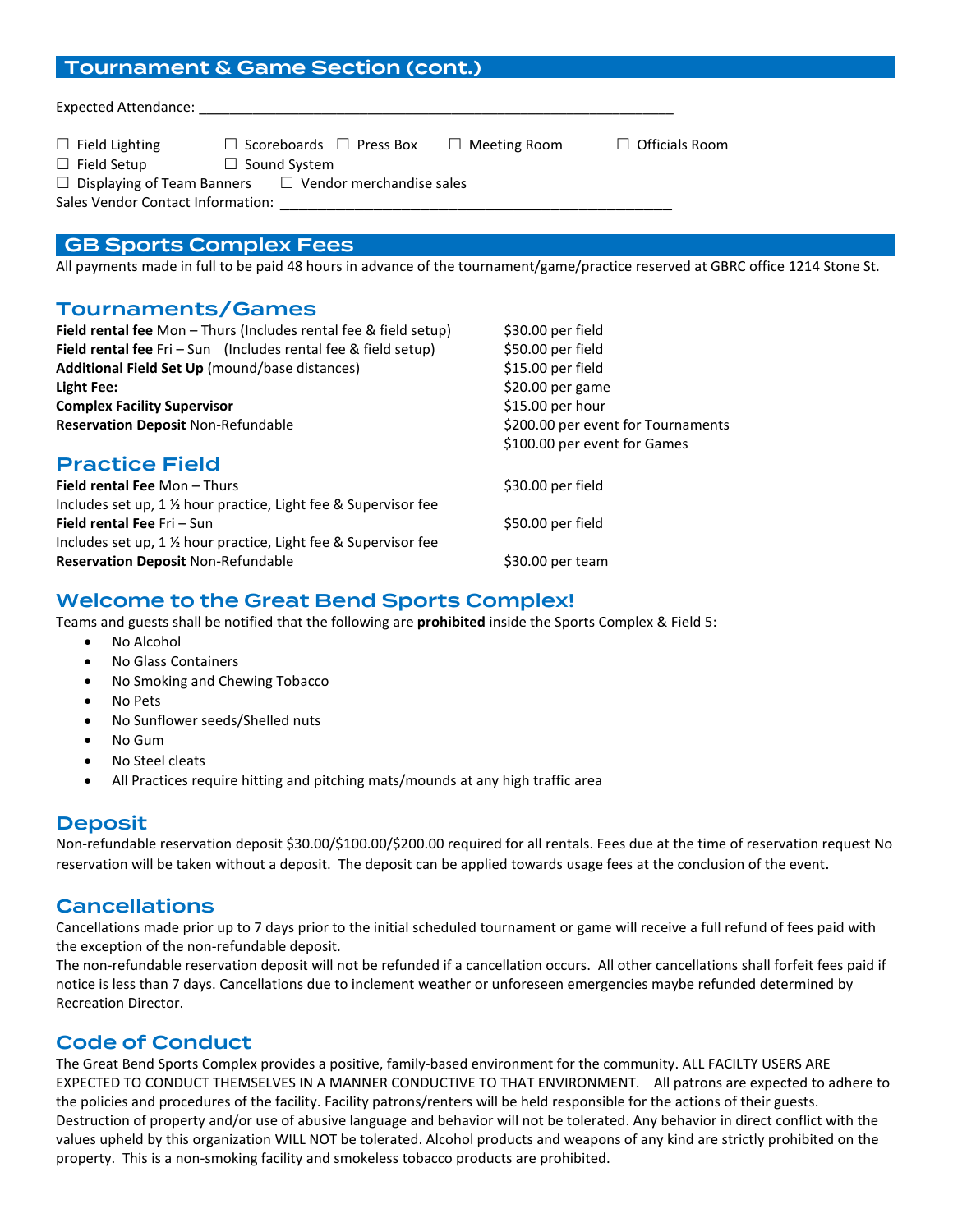# General Restrictions

No drugs of any nature shall be permitted in any City building or on any City grounds. Licensee shall not mar, or in any manner deface, city premises or any equipment contained therein, and will not affix by adhesives any signs, posters, notices, or graphic of any description without written consent of Recreation Director. Licensee agrees that if the premises are damaged by the act, default or negligence of the Licensee, patrons, guest of any person admitted to the premises by Licensee or Licensee's agents, then Licensee shall pay to the City of Great upon demand such sum as shall be necessary to restore said premises to their original condition, ordinary wear and tear is expected. Damage to the facility will be determined by the Recreation Director or Park Superintendent. The event organizer will be responsible for any damage or losses to maintenance equipment, bases, scoreboard controllers, or fields and will be responsible of all cost associated with such damage.

The fields and grounds of the complex must be CLEANED, and all TRASH placed in its appropriate trash containers. The Great Bend Recreation Commission has the right to charge lessee clean up costs associated in the clean-up of the facility, if not completed on the day/upon conclusion of the tournament.

# General Guidelines

- All fees are due and payable to Great Bend Recreation Commission office, 1214 Stone Street; 48 hours prior to scheduled game/tournament unless other arrangements have been made.
- The tournament organizer/individual will meet with the Recreation Director or designated representative at the Recreation Commission office prior to the scheduled event to discuss general guidelines and restrictions. Violation of complex guidelines and rules will void the facility agreement and all fees will be withheld from the licensee and event cancelled.
- The licensee, its agents, participants agree to hold and save harmless the City of Great Bend and the Great Bend Recreation Commission for any and all damages to persons and property that may arise from holding the event at the Great Bend Sports Complex.
- The Recreation Commission and /or Great Bend Park Department field crew will setup the requested field(s) for tournament and/or game and practice play. Any exceptions must be approved by GBRC or GB Park Dept.
- In case of inclement weather conditions, GBRC or City representative will make the final determination as to the playability. The Recreation Commission reserves the right to postpone or cancel any games and/or tournament due to weather conditions. In case of inclement weather all games/practices will cease play immediately, until weather conditions improve.
- Activities shall not be scheduled before 8:00 am or start after 10:00 pm. The Sports Complex will be vacated by 12:00 midnight unless prior approval is given by Park Superintendent or Recreation Director.
- The City of Great Bend reserves all concession and concession rights, including but not limited to all food and beverage items.
- Use of Licensed Space: Event preparation by the Licensee in the facilities and delivery of Licensee's freight or other properties shall take place only one day prior to the dates and at the times specified in this License. Licensee shall quit and exit licensed space no later than the end of the term of this agreement. Licensee is responsible for all property stored on site and shall hold the GBRC and City of Great Bend harmless if equipment is stolen, damaged or vandalized.
- **Certificate of Liability Insurance required for field rentals and tournament rentals from all licensees.**

### Sale of Tournament Merchandise

The City of Great Bend and/or Great Bend Recreation Commission reserves all merchandise sales rights. The licensee may request the right to sell items with approval in advance by the Park Superintendent or Recreation Director.

# Discrimination

Licensee agrees that during the use of this facility, Licensee will not exclude anyone from participation in, deny anyone the benefits of, or otherwise subject anyone to discrimination because of race, religion, color or national origin.

# Compliance with Laws and Regulations

Licensee shall comply with all laws, ordinances and regulations adopted or stabled by federal, state or local governmental agencies or rules and regulations of Great Bend Recreation Commission and Licensee shall obtain and pay for all necessary permits and licenses.

# City-GBRec Privileges

The City of Great Bend or Great Bend Recreation Commission reserves the right to cancel or revoke licenses at its discretion. The departments reserve the right to require rentals to provide off duty security at the rental groups expense. This decision can be made at any time and failure to provide security will result in immediate termination of the rental. The City's and Recreation Commission's